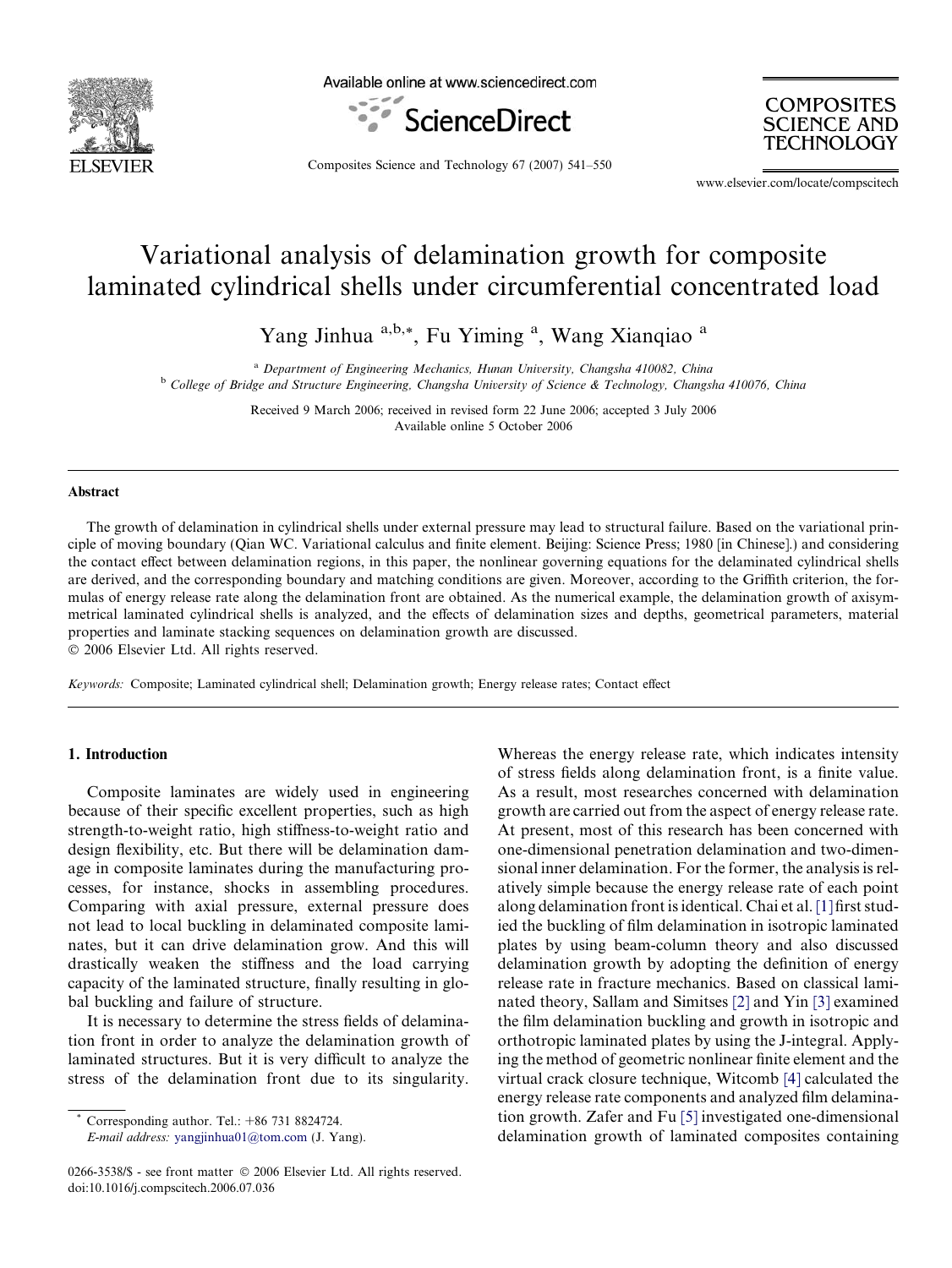<span id="page-1-0"></span>multiple delaminations. Two-dimensional inner delamination, which appears frequently in practice, is more difficult to be studied due to its complex growth mode along delamination front. Based on the assumption of delamination with self-similar growth and using Rayleigh-Ritz method, Chai [\[6\]](#page-9-0) first analyzed film elliptical delamination of two-dimension and calculated the average energy release rate. Whitcomb and Shivakumar [\[7,8\]](#page-9-0) analyzed the strain-energy release rate of quasi-isotropic plates by using the virtual crack closure technique. Based on the theory of fracture mechanics, Sheinman and Kardomateas [\[9\]](#page-9-0) and Davidson et al. [\[10\]](#page-9-0) analyzed energy release rates and stress intensity factors for delaminated composite laminates. Applying the finite element method, Nillsson et al. [\[11\]](#page-9-0) researched delamination buckling and growth in a slender composite panel. Using first-order shear deformable theory, Park and Sanker [\[12\]](#page-9-0) and Wang and Qiao [\[13\]](#page-9-0) computed energy release rates of delaminated plates. Zhang and Yu [\[14\]](#page-9-0) investigated the buckling and growth of pressed thin film delamination by using the high-order perturbation and shooting method. Jane et al. [\[15\]](#page-9-0) discussed the postbuckling and growth of film rectangular delamination by adopting Rayleigh-Ritz method. Bottega [\[17\]](#page-9-0) derived a general form of a growth law for arbitrary shaped delamination in layered plates by using the theorem of stationary potential energy coupled with moving boundary. Zhou and Fan [\[18\]](#page-9-0) and Zhang and Yu [\[19\]](#page-9-0) studied the film delamination growth of plate under compression by recourse to the moving boundary variational principle. The above studies are all about the analysis of delamination growth for beams and plates. Moreover, most of the studies are limited to discuss film delamination growth. Up to now, no investigation has been reported in field of delamination growth for cylindrical shells.

The essence of delamination growth is that the delamination boundary continually moves. Therefore, in present study, based on the variational principle of moving boundary [\[16\]](#page-9-0) and considering the contact effect between delamination regions, the nonlinear governing equations of the delaminated cylindrical shells are derived, and the corresponding boundary and matching conditions are given. At the same time, the formula of energy release rate along the delamination front is obtained according to Griffith criterion. Then, by using finite difference method, the nonlinear governing equations are resolved. The obtained solutions are substituted into the formula of energy release rate and the value of energy release rate can be uniquely determined. In numerical examples, the effects of delamination sizes and depths, geometrical parameters, material properties and laminate stacking sequences on the delamination growth are discussed for axisymmetrical cylindrical shells and some significant conclusions are obtained as well.

## 2. Basic equations

Consider a cylindrical shell with throughout circumference delamination having midsurface radius R, thickness



Fig. 1. Geometry of cylindrical shell with delamination.

h, length L and mass density  $\rho$ , and the shell is referred to the coordinate system  $x, y, z$  as shown in Fig. 1. The delaminated length of the shell is  $\beta \cdot L$ , and  $\beta$  is the delamination length parameter.  $z^*$  is the distance measured from the shell mid-surface to the delamination interface and *l* represents the delamination position measured from the left end of the shell. In order to investigate delamination growth, the delaminated cylindrical shell is divided into four regions which are denoted by  $\Omega_i$  (i = 1, 2, 3, 4), respectively. Here, signs 2, 3 represent delaminated segments, and 1, 4 represent intact segments. The coordinate  $x$  for each region is measured from the left end. The thickness of regions 2 is  $h_2$  and that of regions 3 is  $h_3$ , obviously,  $h_2+h_3=h$ . In addition, the delamination growth for laminated cylindrical shell has two boundaries which are written as  $C_i$  ( $j = 1, 2$ ). The boundaries on both ends of the shell are denoted by  $C_0$ .

Supposing that  $\bar{u}_i, \bar{v}_i, \bar{w}_i$  denote the axial, circumferential and radial displacements of any points on the region  $\Omega_i$ , respectively, and the corresponding displacement components of middle surface are  $u_i$ ,  $v_i$ ,  $w_i$ , respectively, then the displacement components are given by

$$
\bar{u}_i(x, y, z) = u_i(x, y) - zw_{i,x}(x, y) \n\bar{v}_i(x, y, z) = v_i(x, y) - zw_{i,y}(x, y) \n\bar{w}_i(x, y, z) = w_i(x, y)
$$
\n(1)

Assuming  $\bar{\varepsilon}_{ix}$ ,  $\bar{\varepsilon}_{iy}$  and  $\bar{\varepsilon}_{ixy}$  denote the strain components of any points on region  $\Omega_i$ , the nonlinear strain-displacement relations may be written as

$$
\bar{\varepsilon}_{ix} = \varepsilon_{ix} + z\kappa_{ix}, \quad \bar{\varepsilon}_{iy} = \varepsilon_{iy} + z\kappa_{iy}, \quad \bar{\varepsilon}_{ixy} = \varepsilon_{ixy} + z\kappa_{ixy}
$$
(2)

where  $\varepsilon_{ix}$ ,  $\varepsilon_{iy}$ ,  $\varepsilon_{ixy}$  are the strain components on the middle surface and  $\kappa_{ix}$ ,  $\kappa_{iy}$ ,  $\kappa_{ixy}$  are the change values of curvatures on the middle surface, and

$$
\varepsilon_{ix} = u_{i,x} + \frac{1}{2} w_{i,x}^2, \quad \varepsilon_{iy} = v_{i,y} - \frac{w_i}{R_i} + \frac{1}{2} w_{i,y}^2
$$
  

$$
\varepsilon_{ixy} = u_{i,y} + v_{i,x} + w_{i,x} w_{i,y}
$$
 (3)

$$
k_{ix} = -w_{i,xx}, k_{iy} = -w_{i,yy}, k_{ixy} = -2w_{i,xy}
$$
(4)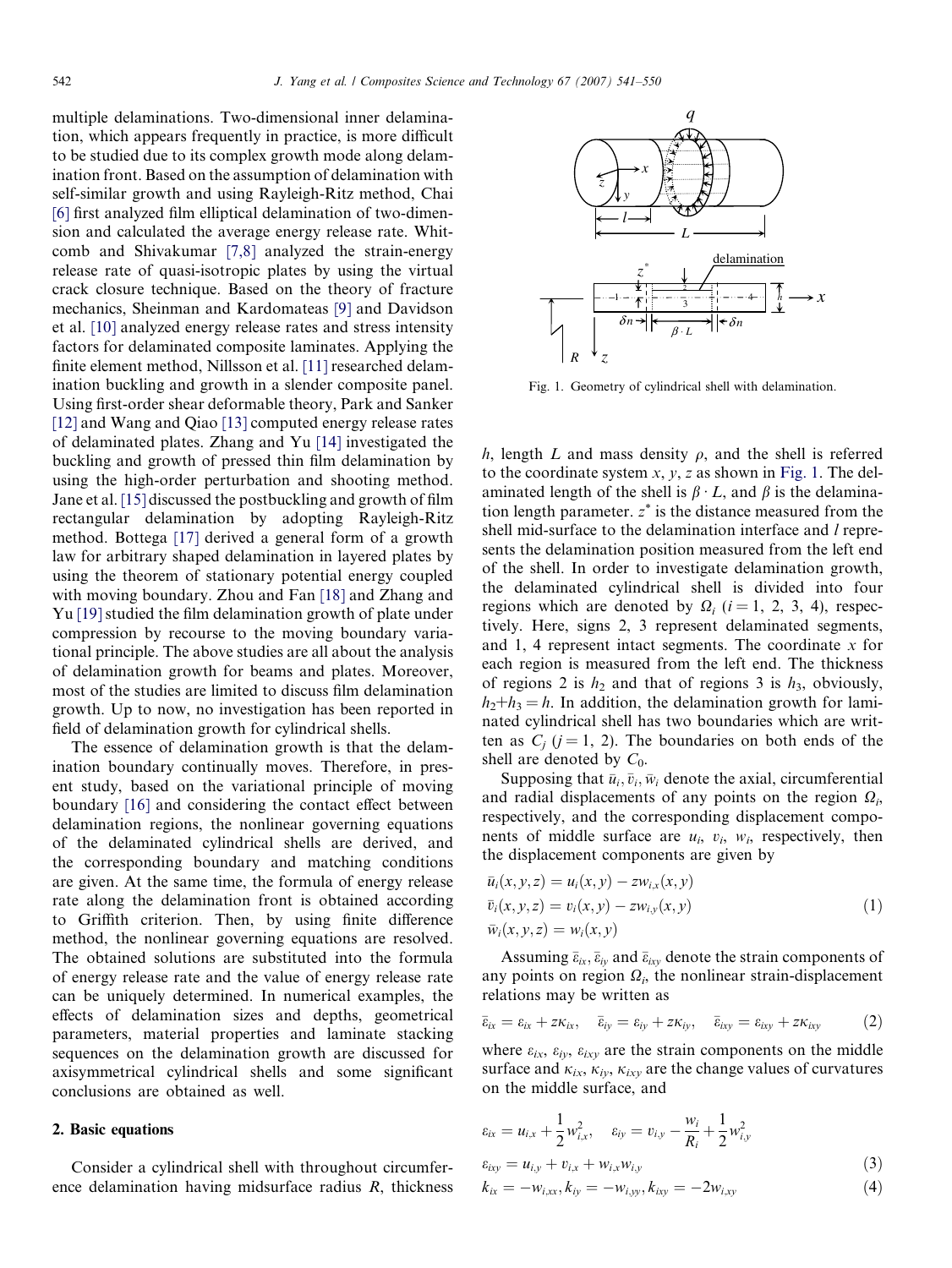<span id="page-2-0"></span>According to classical theory of shells, the membrane stress resultants  $N_{ix}$ ,  $N_{iy}$ ,  $N_{ixy}$  and stress couples  $M_{ix}$ ,  $M_{\text{iy}}$ ,  $M_{\text{ixy}}$  can be written as

$$
\begin{bmatrix}\n[N_i] \\
[M_i]\n\end{bmatrix} = \begin{bmatrix}\nA_{ij}^{(i)} \begin{bmatrix} B_{ij}^{(i)} \end{bmatrix} \\
B_{ij}^{(i)} \end{bmatrix} \begin{bmatrix} D_{ij}^{(i)} \end{bmatrix} \begin{bmatrix} \varepsilon_i \\ \kappa_i \end{bmatrix}
$$
\n(5)

in which

$$
[N_i] = \begin{Bmatrix} N_{ix} \\ N_{iy} \\ N_{ixy} \end{Bmatrix}, \quad [M_i] = \begin{Bmatrix} M_{ix} \\ M_{iy} \\ M_{ixy} \end{Bmatrix}, \quad [ \varepsilon_i ] = \begin{Bmatrix} \varepsilon_{ix} \\ \varepsilon_{iy} \\ \varepsilon_{ixy} \end{Bmatrix},
$$

$$
[ \kappa_i ] = \begin{Bmatrix} \kappa_{ix} \\ \kappa_{iy} \\ \kappa_{ixy} \end{Bmatrix}
$$
(6)

$$
\left(A_{ij}^{(i)},B_{ij}^{(i)},D_{ij}^{(i)}\right)=\int_{-h_i/2}^{h_i/2}\bar{Q}_{ij}^{(k)}(1,z,z^2)\,\mathrm{d}z\quad(i,j=1,2,6)\quad(7)
$$

where  $A_{ij}^{(i)}, B_{ij}^{(i)}$  and  $D_{ij}^{(i)}$  are the extension, coupling and bending rigidity, respectively, and  $\bar{Q}_{ij}^{(k)}$  is elastic constant of the kth layer.

Assuming the circumferential concentrated load q acted on the middle of delaminated cylindrical shell, then the total potential energy of the delaminated cylindrical shell can be written as

$$
\Pi = \sum_{i=1}^{4} \int \int \int \int_{\Omega_i} U_i dx dy dz - \sum_{i=1}^{4} \int \int_{A_i} q w_i H(x) dx dy
$$
  
- 
$$
\sum_{i=1}^{4} \int \int_{A_i} T_c^i \frac{q^*}{2\pi R_d} w_i dx dy
$$
 (8)

where

$$
H(x) = \begin{cases} 1, & x = L/2 \\ 0, & x \neq L/2 \end{cases}
$$

 $U_i$  is the strain energy density relative to region  $\Omega_i$ .  $T_c^i$  is the coefficient of contact effect and  $T_c^1 = T_c^4 = 0, T_c^2 = -1,$  $T_c^3 = 1$ .  $q^*$  is the contact force per unit length perpendicular to x-axis and it acts between region 2 and 3.  $R_d$  is the radius of curvature relative to delaminated interface.

The contact force  $q^*$  should satisfy the following condition:

$$
q^* = \begin{cases} 0 & \text{for } w_2 - w_3 \le 0 \\ f(w_2 - w_3) & \text{for } w_2 - w_3 > 0 \end{cases}
$$
 (9)

The function  $f(w_2 - w_3)$  can be chosen as a linear spring function, that is

$$
f(w_2 - w_3) = k(w_2 - w_3)
$$
 (10)

where  $k$  is the elastic modulus. In this paper,  $k$  is approximated by an effective modulus of two springs connected in series. The two springs are namely the 2 and 3 regions beside the delamination. When a region, say, region 2, is subjected to a contact force  $q^*$ , the indentation can be approximated by

$$
\delta_2 = \frac{q^* h_2}{E_2 2\pi R_{\rm d}}\tag{11}
$$

As this force is also exerted on region 3 when the two regions are in contact, the indentation of region 3 is

$$
\delta_3 = \frac{q^* h_3}{E_3 2\pi R_\mathrm{d}}\tag{12}
$$

The relative displacement of the mid-surface of regions 2 and 3 is approximately

$$
w_2 - w_3 = \frac{1}{2} (\delta_2 + \delta_3)
$$
 (13)

Substituting Eqs. (11) and (12) into Eq. (13) and according to Eq. (10), the spring modulus  $k$  is

$$
k = \frac{4\pi R_{\rm d}}{h_2/E_2 + h_3/E_3} \tag{14}
$$

Because  $w_2$  and  $w_3$  are unknown parameters to be solved, it is impossible to determine which branch of the  $q^*$  in Eq. (9) is to be used. To circumvent this difficulty, we will construct a function which will approximate  $q^*$  in Eq. (9) for any value of  $w_2 - w_3$  to any desired degree of accuracy. It is noted that for any value of  $w_2 - w_3$ ,  $q^*$  in Eq. (9) can be expressed as

$$
q^* = \max[f_1(w_2 - w_3), f_2(w_2 - w_3)] \tag{15}
$$

where

$$
f_1(w_2 - w_3) = 0
$$
  

$$
f_2(w_2 - w_3) = k(w_2 - w_3)
$$

The  $q^*$  in Eq. (15) can be approximated by the following expression

$$
\hat{q} = \alpha(f_1, f_2)f_1 + \beta(f_1, f_2)f_2 \tag{16}
$$

where  $\alpha(f_1, f_2)$  and  $\beta(f_1, f_2)$  are functions of  $f_1$  and  $f_2$ , and they should satisfy the following conditions:

as 
$$
f_1 > f_2
$$
,  $\alpha \to 1$ ,  $\beta \to 0$   
as  $f_1 \le f_2$ ,  $\alpha \to 0$ ,  $\beta \to 1$  (17)

 $\alpha(f_1, f_2)$  and  $\beta(f_1, f_2)$  satisfying the above conditions can be chosen as

$$
\alpha(f_1, f_2) = \frac{1}{2} [1 + \tanh A(f_1 - f_2)]
$$
  
\n
$$
\beta(f_1, f_2) = \frac{1}{2} [1 - \tanh A(f_1 - f_2)]
$$
\n(18)

where the parameter  $A$  is an artificially chosen large number depending upon the desired accuracy of approximation (*A* is taken as  $10^{15}$  in present study).

As  $f_1(w_2 - w_3) = 0$ , the contact force  $q^*$  can be approximated by

$$
\hat{q} = \frac{1}{2} [1 + \tan h(At_2)] f_2 \tag{19}
$$

In the above equation, letting  $f_2$  be substituted with  $k(w_2 - w_3)$ , then we have

$$
\hat{q} = \frac{1}{2} [1 + \tanh(Ak(w_2 - w_3))]k(w_2 - w_3)
$$
\n(20)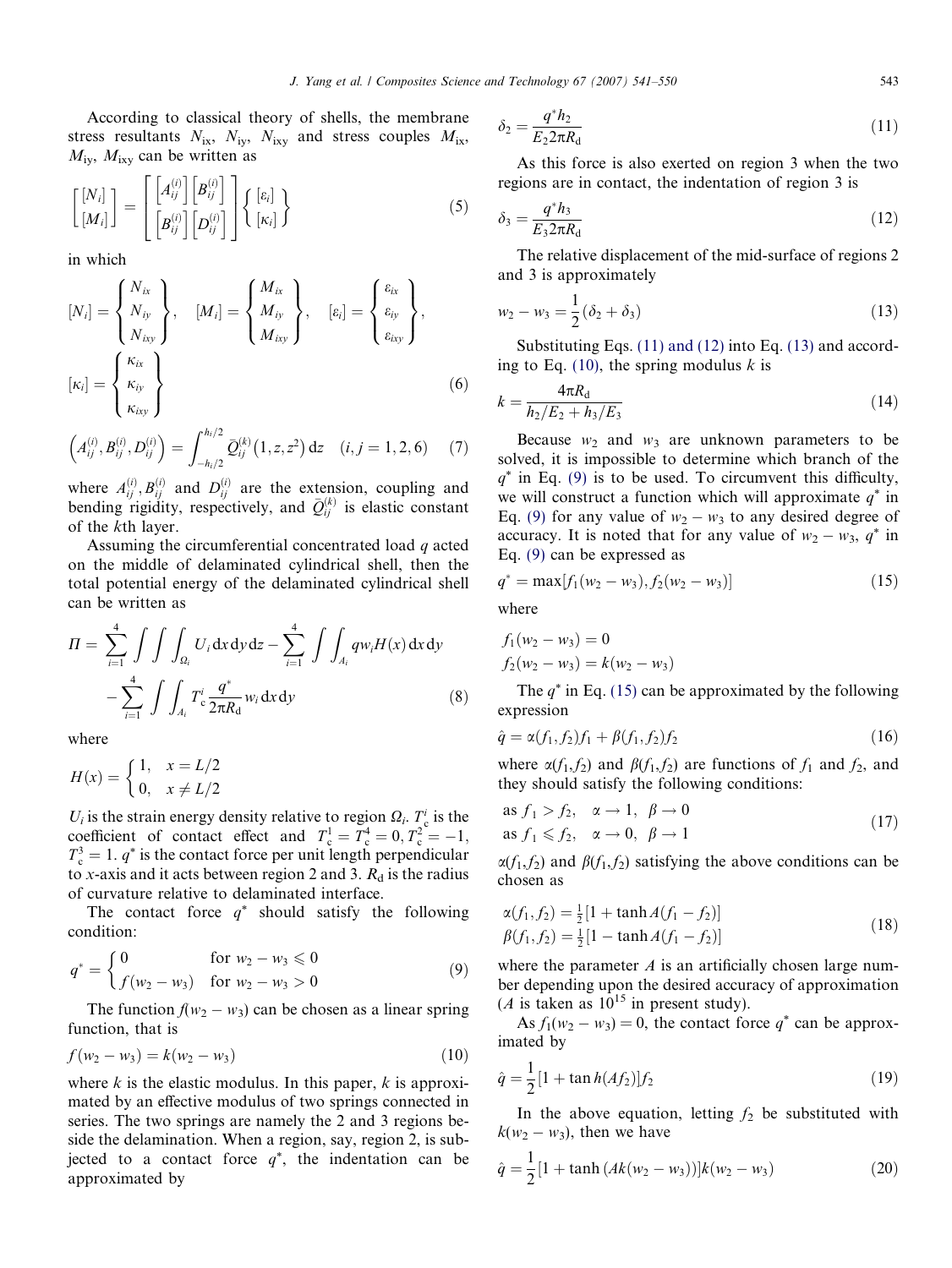<span id="page-3-0"></span>Eq. [\(20\)](#page-2-0) is the formula of calculating contact force between delaminations.

Using Eq. [\(5\)](#page-2-0) and noticing that the problem of delamination growth is the variation of moving boundary, then from Eq. [\(8\),](#page-2-0) the variation of the total potential energy is

$$
\delta\Pi = \sum_{i=1}^{4} \int \int_{A_i + \delta A_i} \frac{1}{2} \left\{ \begin{bmatrix} \varepsilon^{(i)} + \delta \varepsilon^{(i)} \\ \left[\kappa^{(i)} + \delta \kappa^{(i)}\right] \end{bmatrix} \right\}^{\mathrm{T}} \times \left\{ \begin{bmatrix} \left[A^{(i)}\right] \left[B^{(i)}\right] \\ \left[B^{(i)}\right] \left[D^{(i)}\right] \end{bmatrix} \right\} \left\{ \begin{bmatrix} \varepsilon^{(i)} + \delta \varepsilon^{(i)} \\ \left[\kappa^{(i)} + \delta \kappa^{(i)}\right] \end{bmatrix} \right\} \mathrm{d}x \mathrm{d}y
$$

$$
- \sum_{i=1}^{4} \int \int_{A_i + \delta A_i} q(w_i + \delta w_i) H(x) \mathrm{d}x \mathrm{d}y
$$

$$
- \sum_{i=1}^{4} \int \int_{A_i + \delta A_i} T_{\mathrm{c}}^i \frac{q^*}{2\pi R_{\mathrm{d}}}(w_i + \delta w_i) \mathrm{d}x \mathrm{d}y - \Pi \qquad (21)
$$

Moreover, it is assumed that the shell is symmetrically laminated and all regions are still symmetric with respect to their each midsurface after delamination occurs. Then,  $[B^{(i)}] = 0$  and the above equation can be written as

$$
\delta\Pi = \sum_{i=1}^{4} \int \int_{A_i} \left\{ \left[ e^{(i)} \right]^{\mathrm{T}} \left[ A^{(i)} \right] \left[ \delta e^{(i)} \right] + \left[ \kappa^{(i)} \right]^{\mathrm{T}} \left[ D^{(i)} \right] \left[ \delta \kappa^{(i)} \right] \right\} dxdy
$$
  
- 
$$
\sum_{i=1}^{4} \int \int_{A_i} q H(x) \delta w_i dx dy - \sum_{i=1}^{4} \int \int_{A_i} T_{c}^{i} \frac{q^{*}}{2\pi R_d} \delta w_i dx dy
$$
  
+ 
$$
\frac{1}{2} \sum_{i=1}^{4} \int \int_{\delta A_i} \left\{ \left[ e^{(i)} \right]^{\mathrm{T}} \left[ A^{(i)} \right] \left[ e^{(i)} \right] + \left[ \kappa^{(i)} \right]^{\mathrm{T}} \left[ D^{(i)} \right] \left[ \kappa^{(i)} \right] \right\} dxdy
$$
  
- 
$$
\sum_{i=1}^{4} \int \int_{\delta A_i} q H(x) w_i dx dy - \sum_{i=1}^{4} \int \int_{\delta A_i} T_{c}^{i} \frac{q^{*}}{2\pi R_d} w_i dx dy
$$
(22)

The last three items of Eq. (22) can be given in the following form:

$$
\frac{1}{2} \sum_{i=1}^{4} \int \int_{\delta A_{i}} \left\{ \left[ \varepsilon^{(i)} \right]^{T} \left[ A^{(i)} \right] \left[ \varepsilon^{(i)} \right] + \left[ \kappa^{(i)} \right]^{T} \left[ D^{(i)} \right] \left[ \kappa^{(i)} \right] \right\} dxdy
$$
\n
$$
- \sum_{i=1}^{4} \int \int_{\delta A_{i}} qH(x)w_{i} dx dy - \sum_{i=1}^{4} \int \int_{\delta A_{i}} T_{c}^{i} \frac{q^{*}}{2\pi R_{d}} w_{i} dx dy
$$
\n
$$
= \sum_{i=1}^{4} \oint_{C_{j}} \left\{ \frac{1}{2} \left( \left[ \varepsilon^{(i)} \right]^{T} \left[ A^{(i)} \right] \left[ \varepsilon^{(i)} \right] + \left[ \kappa^{(i)} \right]^{T} \left[ D^{(i)} \right] \left[ \kappa^{(i)} \right] \right\}
$$
\n
$$
- qH(x)w_{i} - T_{c}^{i} \frac{q^{*}}{2\pi R_{d}} w_{i} \right\} \delta n_{i} dC_{j} \quad (j = 1, 2) \tag{23}
$$

Using Eqs.  $(3)$ – $(6)$  and  $(23)$ , Eq.  $(22)$  can be changed to

$$
\delta \Pi = \sum_{i=1}^{4} \int \int_{A_i} \left\{ N_{xi} \delta \left( u_{i,x} + \frac{1}{2} w_{i,x}^2 \right) \right.+ N_{yi} \delta \left( v_{i,y} - \frac{w_i}{R_i} + \frac{1}{2} w_{i,y}^2 \right) + N_{xyi} \delta (u_{i,y} + v_{i,x} + w_{i,x} w_{i,y}) + M_{xi} \delta (-w_{i,xx}) + M_{yi} \delta (-w_{i,yy}) + M_{xyi} \delta (-2w_{i,xy}) \right\} dxdy - \sum_{i=1}^{4} \int \int_{A_i} qH(x) \delta w_i dx dy - \sum_{i=1}^{4} \int \int_{A_i} T_c^i \frac{q^*}{2\pi R_d} \delta w_i dx dy
$$

$$
+\frac{1}{2}\sum_{i=1}^{4}\oint_{C_j}\left\{N_{xi}\left(u_{i,x}+\frac{1}{2}w_{i,x}^2\right)+N_{yi}\left(v_{i,y}-\frac{w_i}{R_i}+\frac{1}{2}w_{i,y}^2\right) +N_{xji}\left(u_{i,y}+v_{i,x}+w_{i,x}w_{i,y}\right)+M_{xi}(-w_{i,xx}) +M_{yi}(-w_{i,yy})+M_{xyi}\left(-2w_{i,xy}\right)-qH(x)w_i -T_c^i\frac{q^*}{2\pi R_d}w_i\right\}\delta n_i dC_j
$$
\n(24)

Further processing the above equation, it can be written as the following two parts, that is  $\delta \Pi = \delta \Pi_1 + \delta \Pi_2$  (25)

where

$$
\delta\Pi_{1} = \sum_{i=1}^{4} \int \int \int_{A_{i}} \left\{ \left[ -\frac{\partial}{\partial x} (N_{xi}) - \frac{\partial}{\partial y} (N_{xyi}) \right] \delta u_{i} \right\} \n+ \left[ -\frac{\partial}{\partial x} (N_{xyi}) - \frac{\partial}{\partial y} (N_{yi}) \right] \delta v_{i} \n+ \left[ -\frac{\partial}{\partial x} (M_{x_ix}) - \frac{\partial}{\partial y} (M_{yiy}) - \frac{\partial}{\partial y} (M_{xyi,x}) \right] \n- \frac{\partial}{\partial x} (M_{xyi,y}) - \frac{\partial}{\partial x} (N_{xi} w_{i,x}) - \frac{\partial}{\partial y} (N_{yi} w_{i,y}) \n- \frac{\partial}{\partial x} (N_{xyi} w_{i,y}) - \frac{\partial}{\partial y} (N_{xyi} w_{i,x}) - \frac{N_{yi}}{R_{i}} \n- qH(x) - T_{c}^{i} \frac{q^{*}}{2\pi R_{d}} \delta w_{i} \right\} dxdy \n+ \sum_{i=1}^{4} \oint_{C_{i}} \left\{ N_{xi} \delta(u_{i}|_{C_{j}}) + N_{xyi} \delta(v_{i}|_{C_{j}}) \n+ (M_{xix} + M_{xyi,y} + N_{xi} w_{i,x} + N_{xyi} w_{i,y}) \delta(w_{i}|_{C_{j}}) \n- M_{xi} \delta(w_{i,x}|_{C_{j}}) - M_{xyi} \delta(w_{i,y}|_{C_{j}}) \right\} dC_{j} \qquad (26)
$$
  
\n
$$
\delta H_{2} = \sum_{i=1}^{4} \oint_{C_{i}} \left[ N_{xi} \left( -\frac{\partial u_{i}}{\partial n} \bigg|_{C_{j}} \right) + N_{xyi} \left( -\frac{\partial v_{i}}{\partial n} \bigg|_{C_{j}} \right) \n+ (M_{xix} + M_{xyi,y} + N_{xi} w_{i,x} + N_{xyi} w_{i,y}) \left( -\frac{\partial w_{i}}{\partial n} \bigg|_{C_{j}} \right) \n+ M_{xix} \left[ M_{xix} \left( -\frac{\partial u_{i}}{\partial n} \bigg|_{C_{j}} \right) + \delta n_{x} dC_{i} \right]
$$

$$
+M_{xi}\frac{\partial W_{i,x}}{\partial n}\Big|_{C_j} + M_{xyi}\frac{\partial W_{i,y}}{\partial n}\Big|_{C_j}\Big] \cdot \delta n_i dC_j
$$
  
+ 
$$
\frac{1}{2} \sum_{i=1}^4 \oint_{C_j} \left\{ N_{xi} \left( u_{i,x} + \frac{1}{2} w_{i,x}^2 \right) + N_{yi} \left( v_{i,y} - \frac{w_i}{R_i} + \frac{1}{2} w_{i,y}^2 \right) \right. \\ + N_{xyi}(u_{i,y} + v_{i,x} + w_{i,x} w_{i,y}) + M_{xi}(-w_{i,xx}) + M_{yi}(-w_{i,yy})
$$
  
+ 
$$
M_{xyi}(-2w_{i,xy}) - qH(x)w_i - T_c'(q^*/2\pi R_d)w_i \left\{ \delta n_i dC_j \right. \tag{27}
$$

The derivations of Eq. (25) are given in Appendix A. For the delaminated cylindrical shell, the normal direction  $n$  of delamination growth is consistent with the axial direction  $x$ . Therefore, Eq. (27) can also be written as follows:

$$
\delta\Pi_2 = \sum_{i=1}^4 \oint_{C_j} [N_{xi}(-u_{i,x}) + N_{xyi}(-v_{i,x}) + (M_{xix} + M_{xyi,y} + N_{xi}w_{i,x} + N_{xyi}w_{i,y})(-w_{i,x})]
$$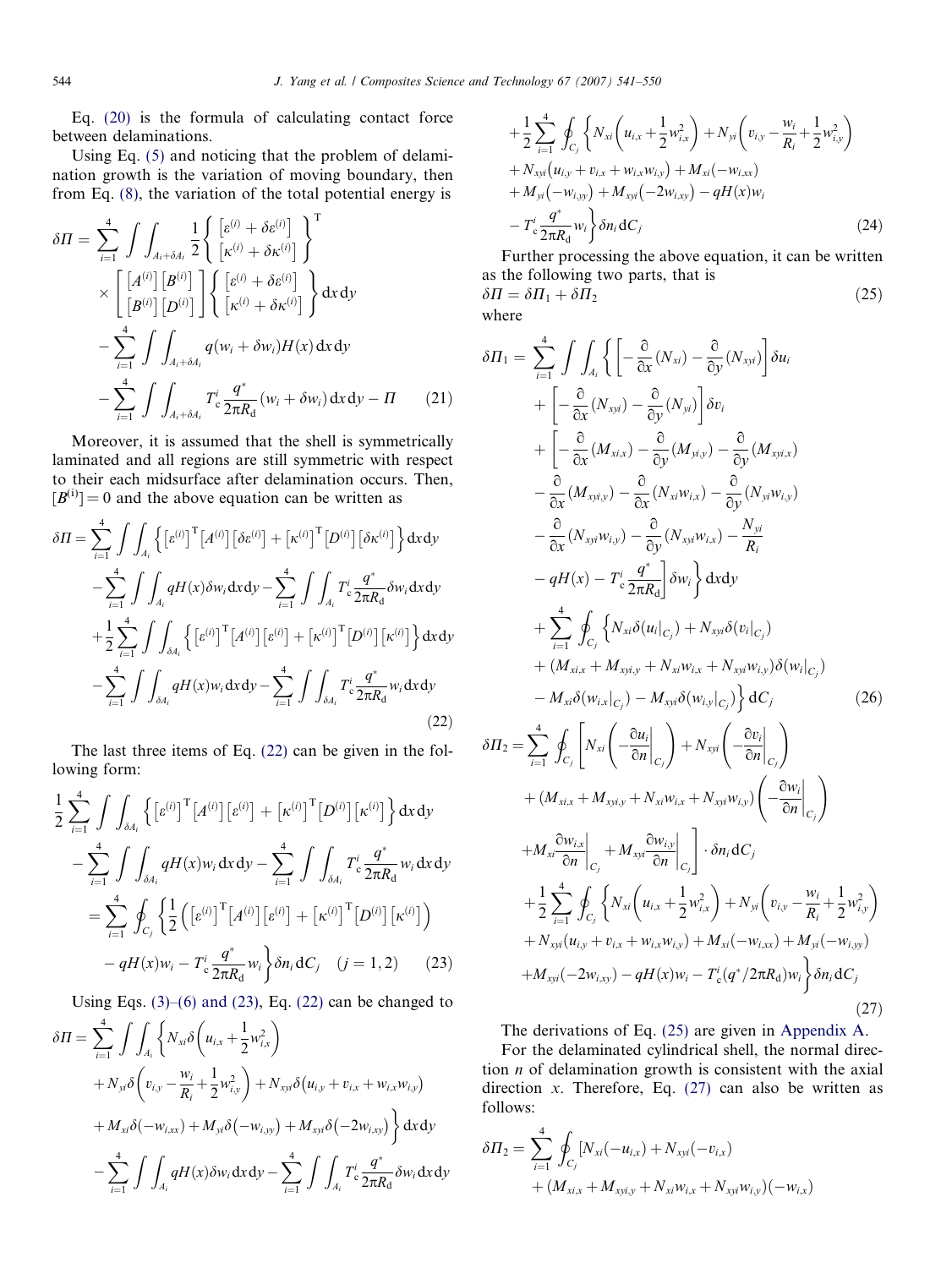<span id="page-4-0"></span>
$$
+ M_{xi} w_{i,xx} + M_{xyi} w_{i,xy} \cdot \delta n_i dC_j + \frac{1}{2} \sum_{i=1}^{4} \oint_{C_j} \left\{ N_{xi} \left( u_{i,x} + \frac{1}{2} w_{i,x}^2 \right) + N_{yi} \left( v_{i,y} - \frac{w_i}{R_i} + \frac{1}{2} w_{i,y}^2 \right) \right. + N_{xyi} (u_{i,y} + v_{i,x} + w_{i,x} w_{i,y}) + M_{xi}(-w_{i,xx}) + M_{yi} (-w_{i,yy}) + M_{xyi} (-2w_{i,xy}) - qH(x) w_i - T_c^i (q^*/2\pi R_d) w_i \left\{ \delta n_i dC_j \right. \tag{28}
$$

Let

$$
G_{i} = [N_{xi}(-u_{i,x}) + N_{xyi}(-v_{i,x}) + (M_{xi,x} + M_{xyi,y}+ N_{xi}w_{i,x} + N_{xyi}w_{i,y})(-w_{i,x}) + M_{xi}w_{i,xx} + M_{xyi}w_{i,xy}] + \frac{1}{2}[N_{xi}(u_{i,x} + \frac{1}{2}w_{i,x}^{2}) + N_{yi}(v_{i,y} - \frac{w_{i}}{R_{i}} + \frac{1}{2}w_{i,y}^{2}) + N_{xyi}(u_{i,y} + v_{i,x} + w_{i,x}w_{i,y}) + M_{xi}(-w_{i,xx}) + M_{yi}(-w_{i,yy}) + M_{xyi}(-2w_{i,xy})] - qH(x)w_{i}
$$
\n(29)

then

$$
\delta \Pi_2 = \sum_{i=1}^4 \oint_{C_j} G_i \delta n_i \, \mathrm{d} C_j \tag{30}
$$

The displacements of laminated cylindrical shell must change after imaginary growth  $\delta n$  occurs along delamination front. At the same time, the changeable area of the integral region is that  $\delta A_i = \int_{C_j} \delta n_i \, dC_j$ . Thus,  $\delta \Pi_2$  is the variation of potential energy due to the area alteration of each region. Because  $\delta\Pi_1$  is the variation of potential energy due to the virtual displacement of laminated cylindrical shell while imaginary growth does not occur (i.e. the delamination boundary is immovable), so according to the principle of virtual displacement, when the laminated cylindrical shell is in state of equilibrium, we have  $\delta\Pi_1 = 0$  (31)

From Eq. (31), the nonlinear governing equations, the corresponding boundary and matching conditions can be derived for the delaminated cylindrical shell.

The nonlinear governing equations for each region are

$$
A_{11}^{(i)}u_{i,xx} + (A_{12}^{(i)} + A_{66}^{(i)})v_{i,xy} + (A_{12}^{(i)} + A_{66}^{(i)})w_{i,yy}w_{i,xy} + A_{11}^{(i)}w_{i,x}w_{i,xx} + A_{66}^{(i)}w_{i,x}w_{i,yy} + A_{66}^{(i)}u_{i,yy} - A_{12}^{(i)}\frac{1}{R_i}w_{i,x} = 0 (A_{12}^{(i)} + A_{66}^{(i)})u_{i,xy} + A_{66}^{(i)}v_{i,xx} + A_{22}^{(i)}v_{i,yy} + (A_{12}^{(i)} + A_{66}^{(i)})w_{i,x}w_{i,xy} + A_{66}^{(i)}w_{i,y}w_{i,xx} + A_{22}^{(i)}w_{i,y}w_{i,yy} - A_{22}^{(i)}\frac{1}{R_i}w_{i,y} = 0 - (D_{11}^{(i)}w_{i,xxxx} + (2D_{12}^{(i)} + 4D_{66}^{(i)})w_{i,xxyy} + D_{22}^{(i)}w_{i,yyyy}) + w_{i,xx}(A_{11}^{(i)}u_{i,x} + \frac{1}{2}A_{11}^{(i)}w_{i,x} + A_{12}^{(i)}v_{i,y} - A_{12}^{(i)}\frac{1}{R_i}w_i + \frac{1}{2}A_{12}^{(i)}w_{i,y} + 2A_{66}^{(i)}(u_{i,y} + v_{i,x} + w_{i,x}w_{i,y})w_{i,xy} + (A_{12}^{(i)}u_{i,x} + \frac{1}{2}A_{12}^{(i)}w_{i,x} + A_{22}^{(i)}v_{i,y} - A_{22}^{(i)}\frac{1}{R_i}w_i + \frac{1}{2}A_{22}^{(i)}w_{i,y}) \times (w_{i,yy} + \frac{1}{R_i}) + qH(x) + T_c^i\frac{q^*}{2\pi R_d} = 0
$$
 (32)

The continuity conditions of displacements are

$$
u_2(0, y) = u_1(L_1, y) + d_2 w_{1,x}(L_1, y),
$$
  
\n
$$
v_2(0, y) = v_1(L_1, y) + d_2 w_{1,y}(L_1, y)
$$
  
\n
$$
u_3(0, y) = u_1(L_1, y) - d_3 w_{1,x}(L_1, y),
$$
  
\n
$$
v_3(0, y) = v_1(L_1, y) - d_3 w_{1,y}(L_1, y)
$$
  
\n
$$
u_2(L_2, y) = u_4(0, y) + d_2 w_{4,x}(0, y),
$$
  
\n
$$
v_2(L_2, y) = v_4(0, y) + d_2 w_{4,y}(0, y)
$$
  
\n
$$
u_3(L_3, y) = u_4(0, y) - d_3 w_{4,x}(0, y),
$$
  
\n
$$
v_3(L_3, y) = v_4(0, y) - d_3 w_{4,y}(0, y)
$$
  
\n
$$
w_1(L_1, y) = w_2(0, y), w_1(L_1, y) = w_3(0, y), w_{1,x}(L_1, y)
$$
  
\n
$$
= w_{2,x}(0, y), w_{1,x}(L_1, y) = w_{3,x}(0, y)
$$
  
\n
$$
w_4(0, y) = w_2(L_2, y), w_4(0, y) = w_{3,x}(L_3, y), w_{4,x}(0, y)
$$
  
\n
$$
= w_{2,x}(L_2, y), w_{4,x}(0, y) = w_{3,x}(L_3, y)
$$

The equilibrium conditions of moments and forces are

$$
N_{1xx}(L_1, y) = N_{2xx}(0, y) + N_{3xx}(0, y),
$$
  
\n
$$
N_{4xx}(0, y) = N_{2xx}(L_2, y) + N_{3xx}(L_3, y)
$$
  
\n
$$
N_{1xy}(L_1, y) = N_{2xy}(0, y) + N_{3xy}(0, y),
$$
  
\n
$$
N_{4xy}(0, y) = N_{2xy}(L_2, y) + N_{3xy}(L_3, y)
$$
  
\n
$$
M_{1x}(L_1, y) = M_{2x}(0, y) - d_2N_{2x}(0, y)
$$
  
\n
$$
+ M_{3x}(0, y) + d_3N_{3x}(0, y),
$$
  
\n
$$
M_{4x}(0, y) = M_{2x}(L_2, y) - d_2N_{2x}(L_2, y)
$$
  
\n
$$
+ M_{3x}(L_3, y) + d_3N_{3x}(L_3, y)
$$
  
\n
$$
Q_{1x}(L_1, y) = Q_{2x}(0, y) - d_2N_{2xy}(0, y)
$$
  
\n
$$
+ Q_{3x}(0, y) + d_3N_{3xy}(0, y),
$$
  
\n
$$
Q_{4x}(0, y) = Q_{2x}(L_2, y) - d_2N_{2xy}(L_2, y)
$$
  
\n
$$
+ Q_{3x}(L_3, y) + d_3N_{3xy}(L_3, y)
$$

where  $Q_{ix} = M_{ix,x} + 2M_{ixy,y}$ . The boundary conditions for both ends are

$$
w_1(0, y) = 0, \quad N_{1xx}(0, y) = 0, \quad N_{1xy}(0, y) = 0, \quad w_{1,x}(0, y) = 0
$$
  
\n
$$
w_4(L_4, y) = 0, \quad N_{4xx}(L_4, y) = 0, \quad N_{4xy}(L_4, y) = 0, \quad w_{4,x}(L_4, y) = 0
$$
  
\n(clamped) (35)

$$
w_1(0, y) = 0, N_{1xx}(0, y) = 0, N_{1xy}(0, y) = 0, w_{1,xx}(0, y) = 0
$$
  
\n
$$
w_4(L_4, y) = 0, N_{4xx}(L_4, y) = 0, N_{4xy}(L_4, y) = 0, w_{4,xx}(L_4, y) = 0
$$
  
\n(simplify supported) (36)

where  $d_i = h/2 - h_i/2$ .

Altogether, when the imaginary growth  $\delta n$  occurs, the variation of total potential energy is (Noticing  $\delta\Pi_1 = 0$ )

$$
\delta \Pi = \delta \Pi_2 = \sum_{i=1}^4 \oint_{C_j} G_i \delta n_i \, dC_j \tag{37}
$$

#### 3. Energy release rate

The essence of delamination growth is that the delamination boundary continually moves and so the formulas of energy release rate can be founded according to Grif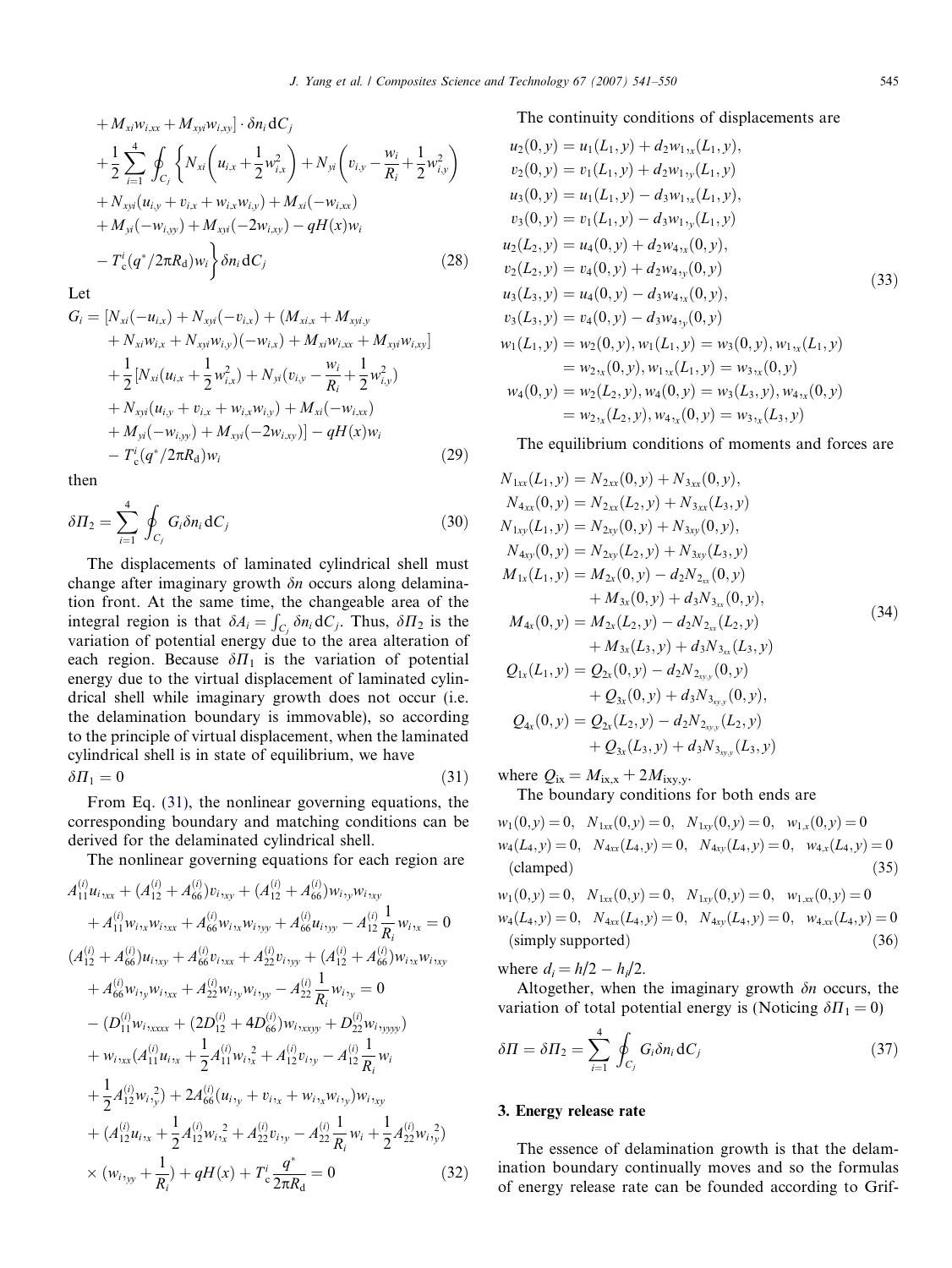fith criterion of crack growth. Assuming when imaginary growth  $\delta n$  occurs, the area change of delamination region is  $\delta A$ , base on energy conservation principle, the work done by the external loads is summation of the elastic strain energy and the energy spent on the delamination growth, that is

$$
\delta(\Pi + \Gamma) = 0 \tag{38}
$$

where  $\Pi = U - W$ , and the  $\Pi$  represents the total potential energy of elastic system,  $U$  represents the strain energy,  $W$ represents the work done by the external loads and  $\Gamma$  represents the energy spent on the delamination growth. According to Griffith criterion, the energy release rate G can be expressed as

$$
G = -\lim_{\delta A \to 0} \frac{\delta \Pi}{\delta A} \tag{39}
$$

So the average energy release rate  $G_a$  of delamination growth is

$$
G_{\rm a} = -\frac{\delta \Pi}{\delta A} = -\frac{\sum_{i=1}^{4} \oint_{C_j} G_i \delta n_i \, \mathrm{d}C_j}{\int_{C_j} \delta n \, \mathrm{d}C_j} \tag{40}
$$

If delamination growth occurs only on partial boundary, that is,  $\delta n$  is greater than zero on certain boundary  $\Delta C_i$  belonged to  $C_i$  and it equals to zero on residual boundary  $C_j - \Delta C_j$ , then the average energy release rate of this growth is

$$
G_{\rm a} = -\frac{\sum_{i=1}^{4} \int_{\Delta C_j} G_i \delta n_i \, \mathrm{d}C_j}{\int_{\Delta C_j} \delta n \, \mathrm{d}C_j} \tag{41}
$$

Obviously, the average energy release rate relates to the mode of the delamination growth, but it is generally difficult to anticipate the actual mode of delamination growth because of that  $\delta n$  is a unknown continuous function. So it is difficult to calculate directly the average energy release rate by using Eq. (41). Now, supposing  $\Delta C_i$  is a small segment including a given point and letting  $\Delta C_i$  infinitely diminish to approach the point, then from Eq. (41) the energy release rate of any point can be given as

$$
G = -\lim_{\Delta C_j \to 0} \frac{\sum_{i=1}^4 \int_{\Delta C_j} G_i \delta n_i \, dC_j}{\int_{\Delta C_j} \delta n \, dC_j} \tag{42}
$$

From Eq.  $(42)$ , it can be seen that the G represents the distribution of energy release rate of any point on delaminated boundary.

For boundary  $C_1$ , obviously having

 $\delta n_1 = -\delta n_2 = -\delta n_3 = -\delta n$ 

and noticing Eq. (42), the energy release rate of any point on the boundary  $C_1$  is

$$
G_{C_1} = \lim_{\Delta C_1 \to 0} \frac{\int_{\Delta C_1} (G_1 - G_2 - G_3) \delta n \, dC_1}{\int_{\Delta C_1} \delta n \, dC_1}
$$
  
=  $G_1 - G_2 - G_3$  (43)

For boundary  $C_2$ , similarly having

$$
\delta n_4 = -\delta n_2 = -\delta n_3 = -\delta n
$$

and also noticing Eq. (42), the energy release rate of any point on the boundary  $C_2$  is

$$
G_{C_2} = \lim_{\Delta C_2 \to 0} \frac{\int_{\Delta C_2} (G_4 - G_2 - G_3) \delta n \, dC_2}{\int_{\Delta C_2} \delta n \, dC_2}
$$
  
=  $G_4 - G_2 - G_3$  (44)

Once the energy release rate being calculated, we can judge whether the delamination growth occurs according to the critical value  $G<sup>c</sup>$  of energy release rate, that is, there is no delamination growth when the energy release rate is less than  $G<sup>c</sup>$  and delamination growth will occur when the energy release rate is greater than  $G<sup>c</sup>$ . In order to calculate the energy release rate, the displacements  $u_i$ ,  $v_i$ ,  $w_i$  must be first obtained through applying the central finite-difference method to Eq. [\(32\)](#page-4-0) and their corresponding conditions [\(33\)–\(36\).](#page-4-0) Then, the energy release rate of the delaminated cylindrical shell can be determined by adopting Eqs. [\(29\) and \(42\)](#page-4-0). In the following numerical examples, the displacement solutions are not presented because the emphasis is given to the growth characteristics of delamination, rather than to the deformation pattern of delaminated cylindrical shell under external pressure.

#### 4. Numerical results and discussion

For the sake of simplification, in present study, only the delamination growth of axisymmetrical laminated cylindrical shells is calculated.

Before discussing delamination growth caused by external radial load, the transverse deformation of region  $\Omega_2$  is first calculated for isotropic film delaminated cylindrical shell in order to validate the present analytical method. The delaminated cylindrical shell is subjected to radial uniform load only in region  $\Omega_2$ . In this case, the region  $\Omega_2$  can be treated as a cylindrical shell with its both ends clamped and the radial displacement of this shell (region  $\Omega_2$ ) can be obtained on basis of the literature [\[20\].](#page-9-0) The geometrical parameters of the delaminated region  $\Omega_2$  are  $L/R = 5/3$ ,  $R/h = 30$  and the Poisson ratio v is 0.3. When the radial load  $Q(Q = qL^4/(A_{22}h^3))$  takes value  $1.875 \times 10^4$ , the variable curve of radial displacement  $w$  along coordinate  $x$ for region  $\Omega_2$  is presented in [Fig. 2.](#page-6-0) From [Fig. 2](#page-6-0), a good agreement between these two sets of values is observed. Thereby it is validated that the present analytical method and calculating procedure are reliable.

In the following, the effects of delamination lengths and depths, the geometrical parameters, the material properties and the laminate stacking sequences on the energy release rate G are investigated. In all figures, the delamination is assumed to be located symmetrically with respect to both ends of the shell (i.e.  $l = \frac{(1-\beta)L}{2}$ ), the vertical ordinate  $\bar{G}$  is the ratio of energy release rate G and  $E_{22}h^{5}/((1-v_{12}v_{21})L^{4}).$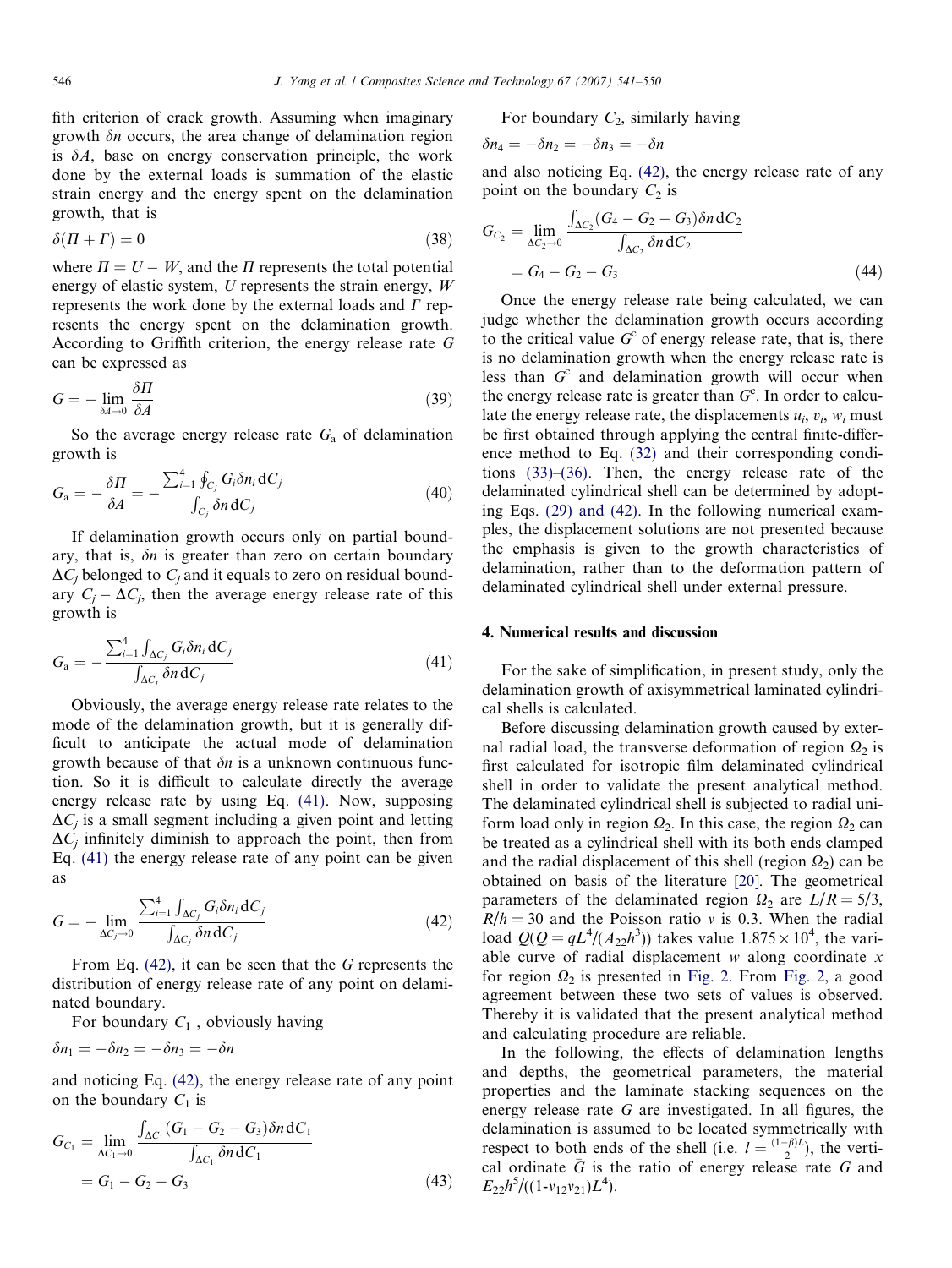<span id="page-6-0"></span>

Fig. 2. Radial displacement of delaminated region  $\Omega_2$ .

When the external radial load  $Q$  is taken as 1200, 1800 and 2500, respectively, the variable curves of energy release rate  $\bar{G}$  with delamination length  $\beta$  are shown in Fig. 3. In this case, the cylindrical shell is isotropic ( $v = 0.3$ ) and clamped on both ends. The geometrical parameters are  $L/R = 5/3$ ,  $R/h = 30$  and the delamination depth parameter  $\alpha_2(= h_2/h)$  is 0.1. From Fig. 3, it can be seen that the energy release rate  $\bar{G}$  increases with delamination length at first, but when  $\beta$  increases to a certain value, the energy release rate  $\bar{G}$  reaches a maximum, and then it begins to decrease. This shows that the delamination growth is likely to be stable for delaminated cylindrical shell.

For different values of the delamination depth  $\alpha_2$ , the variable curves of energy release rate  $\bar{G}$  with external radial load Q are shown in Fig. 4. In this case, the cylindrical shell is isotropic ( $v = 0.3$ ) and clamped on both ends. The geometrical parameters are  $L/R = 5/3$ ,  $R/h = 30$  and the delamination length parameter  $\beta(\beta_2)$  is 0.2. From the figure, it can be seen that the energy release rate increases with delamination depth. This shows that the growth is easier to occur for deeper delamination.

For different ratio of the  $L/R$ , the variable curves of energy release rate  $\bar{G}$  with external radial load  $\overline{Q}$  are shown in Fig. 5. In this case, the cylindrical shell is isotropic  $(v = 0.3)$  and clamped on both ends. The geometrical



Fig. 4. Effect of delamination depth on energy release rate.



Fig. 5. Effect of the ratio of  $L/R$  on energy release rate.

parameters are  $R/h = 30$  and the delamination parameters are  $\alpha_2 = 0.2$ ,  $\beta = 0.2$ . From the figure, it can be seen that the energy release rate increases with the decrease of ratio of  $L/R$ . Thus, it can be concluded that the delamination growth is more difficult to occur when the ratio of  $L/R$ increases.

For delaminated cylindrical shell with different laid material, the variable curves of energy release rate with external radial load are shown in Fig. 6. In this numerical example, three kinds of materials are used. The first kind is



Fig. 3. Effect of delamination length on energy release rate.



Fig. 6. Effect of  $E_{11}/E_{22}$  on energy release rate.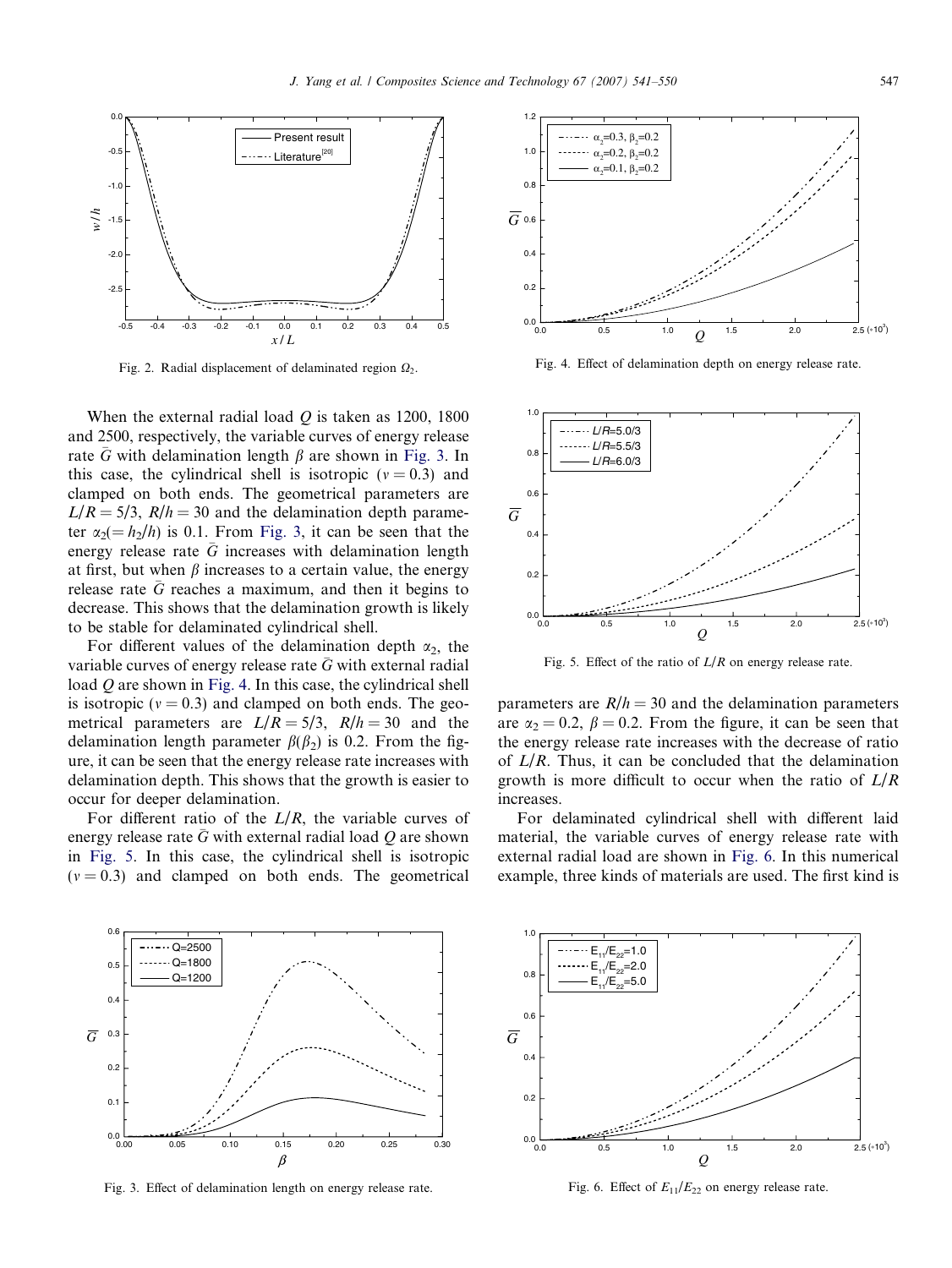<span id="page-7-0"></span>Table 1 Values of elastic constants

|            | $E_{11}/E_{22}$ | $G_{12}/E_{22}$ |      |
|------------|-----------------|-----------------|------|
| Material 1 | 1.0             | 0.38            | 0.30 |
| Material 2 | 2.0             | 0.43            | 0.30 |
| Material 3 | 5.0             | 0.50            | 0.25 |

isotropic and the other two kinds are anisotropic. The used elastic constants of these materials are listed in Table 1. The geometrical parameters are  $L/R = 5/3$ ,  $R/h = 30$ . The delamination parameters are  $\alpha_2 = 0.2$ ,  $\beta = 0.2$  and the stacking sequences of laminates are  $[0^{\circ}/0^{\circ}/0^{\circ}]_{10}$ . From the figure, it can be seen that the energy release rate of material 1 is maximum and that of material 3 is minimum. This shows that the energy release rate of delaminated shell increases with the decrease of ratio of  $E_{11}/E_{22}$ . Thus, it can be concluded that the delamination growth is more difficult to occur when the ratio of  $E_{11}/E_{22}$  increases.

For different stacking sequences, the variable curves of energy release rate with external radial load are shown in Fig. 7. The geometrical parameters and the delamination parameters are the same with the above example. The used composites are material 2 and 3. From Fig. 7, it can be seen that the energy release rate of delaminated cylindrical shell with stacking sequences  $[0^{\circ}/90^{\circ}/0^{\circ}]_{10}$  is less than that



Fig. 7. Effect of stackling sequence on energy release rate. (a) Material 2, (b) Material 3.

of  $[0^{\circ}/0^{\circ}/0^{\circ}]_{10}$ . This shows that the delamination growth is more difficult to occur when the anisotropism of material increases. Furthermore, comparing Fig. 7a and b, it can be seen that the effect of stacking sequences on energy release rate increases with the increase of  $E_{11}/E_{22}$ .

In addition, from the above all figures, it can be seen that the energy release rate of delaminated shell increases with external radial load. And this shows the delamination growth is easier to occur when the external radial load increases.

#### 5. Conclusions

Based on the variational principle of moving boundary and the Griffith criterion, the formula of energy release rate G along the delamination front are founded. In numerical examples, the effects of delamination sizes and depths, the geometrical parameters, the material properties and the laminate stacking sequences on delamination growth are discussed for axisymmetrical cylindrical shells. The following conclusions are drawn.

For a given external load  $Q$ , the energy release rate of the delaminated cylindrical shell increases with delamination length  $\beta$  at first, but when  $\beta$  increases to a particular value, the energy release rate reaches a maximum, and then it begins to decrease. The energy release rate and the possibility of delamination growth increase with the increase of delamination depth and external radial load, and decrease with the increase of the ratio of  $E_1/E_{22}$ ,  $L/R$  and the anisotropism of material.

## Acknowledgement

The authors are grateful to the support of National Natural Science Foundation in China, Grant No. 10572049.

## Appendix A

The derivations of Eq. [\(25\)](#page-3-0) are given as follows:

Using differential and integral calculus, Eq. [\(24\)](#page-3-0) can be deduced as

$$
\delta \Pi = \sum_{i=1}^{4} \int \int_{A_i} \left\{ \left[ \frac{\partial}{\partial x} (N_{xi} \delta u_i) - \frac{\partial}{\partial x} (N_{xi}) \delta u_i \right] + \left[ \frac{\partial}{\partial x} (N_{xi} w_{i,x} \delta w_i) - \frac{\partial}{\partial x} (N_{xi} w_{i,x} \delta w_i \right] + \left[ \frac{\partial}{\partial y} (N_{yi} \delta v_i) - \frac{\partial}{\partial y} (N_{yi}) \delta v_i \right] - \frac{N_{yi}}{R_i} \delta w_i + \left[ \frac{\partial}{\partial y} (N_{yi} w_{i,y} \delta w_i) - \frac{\partial}{\partial y} (N_{yi} w_{i,y}) \delta w_i \right] + \left[ \frac{\partial}{\partial y} (N_{xy} \delta u_i) - \frac{\partial}{\partial y} (N_{xyi}) \delta u_i \right] + \left[ \frac{\partial}{\partial x} (N_{xyi} \delta v_i) - \frac{\partial}{\partial x} (N_{xyi}) \delta v_i \right]
$$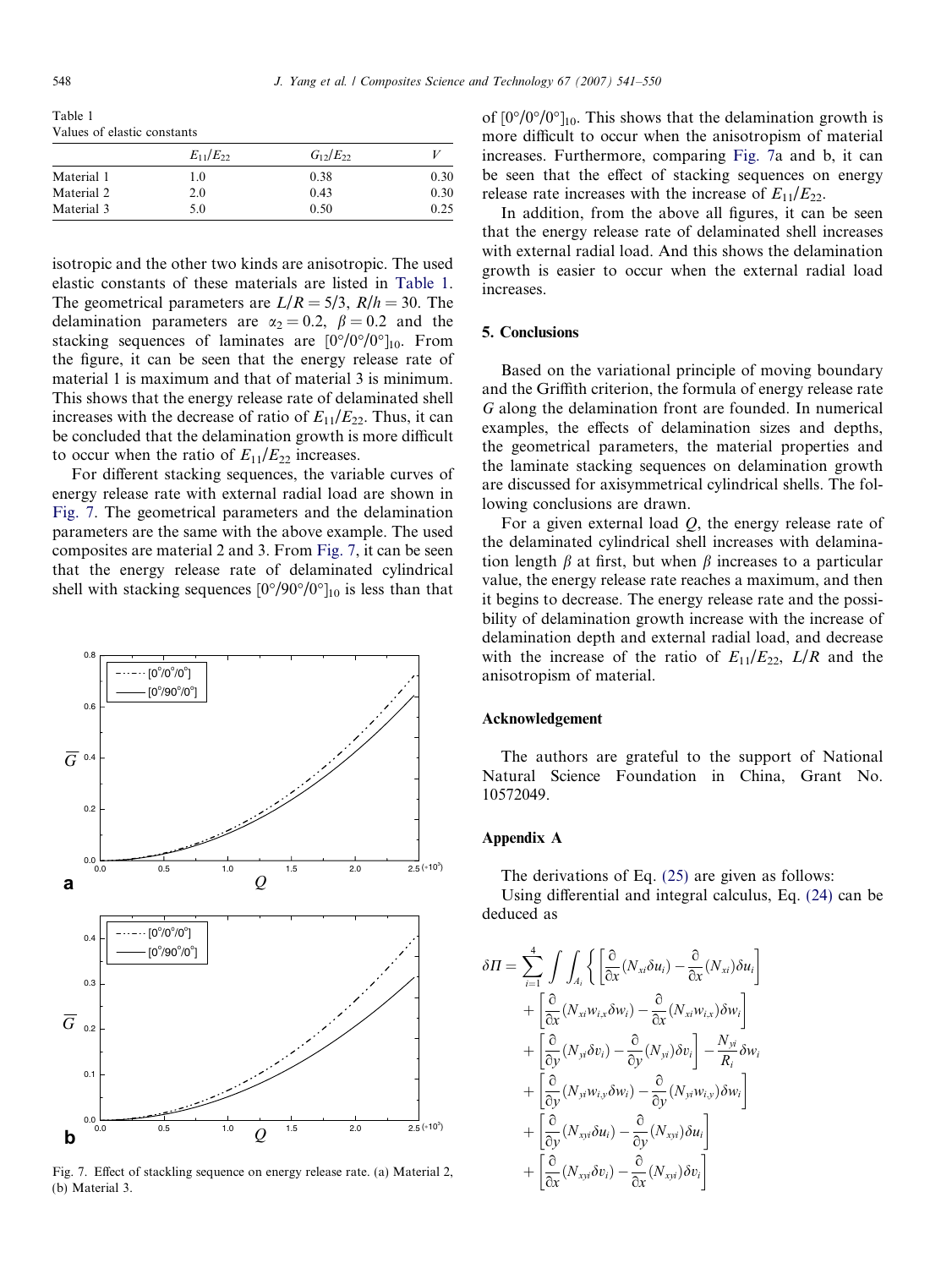<span id="page-8-0"></span>
$$
+\left[\frac{\partial}{\partial_{x}}(N_{xyi}w_{i,y}\delta w_{i}) - \frac{\partial}{\partial_{x}}(N_{xyi}w_{i,y})\delta w_{i}\right] + \left[\frac{\partial}{\partial_{y}}(N_{xyi}w_{i,x}\delta w_{i}) - \frac{\partial}{\partial_{y}}(N_{xyi}w_{i,x})\delta w_{i}\right] - \left[\frac{\partial}{\partial_{x}}(M_{xi}\delta w_{i,x}) - \frac{\partial}{\partial_{x}}(M_{xi,x}\delta w_{i}) + \frac{\partial}{\partial_{x}}(M_{xi,x})\delta w_{i}\right] - \left[\frac{\partial}{\partial y}(M_{yi}\delta w_{i,y}) - \frac{\partial}{\partial y}(M_{yi,y}\delta w_{i}) + \frac{\partial}{\partial y}(M_{yi,y})\delta w_{i}\right] - \left[\frac{\partial}{\partial x}(M_{xyi}\delta w_{i,y}) - \frac{\partial}{\partial y}(M_{xyi,x}\delta w_{i}) + \frac{\partial}{\partial y}(M_{xyi,x})\delta w_{i}\right] - \left[\frac{\partial}{\partial y}(M_{xyi}\delta w_{i,x}) - \frac{\partial}{\partial x}(M_{xyi,y}\delta w_{i}) + \frac{\partial}{\partial x}(M_{xyi,y})\delta w_{i}\right] \right} dxdy - \sum_{i=1}^{4} \int \int_{A_{i}} qH(x)\delta w_{i} dxdy + \frac{1}{2} \sum_{i=1}^{4} \int \int_{A_{i}} T_{c}^{i} \frac{q^{*}}{2\pi R_{d}} \delta w_{i} dxdy + \frac{1}{2} \sum_{i=1}^{4} \oint_{C_{i}} \left\{ N_{xi}(u_{i,x} + \frac{1}{2}w_{i,x}^{2}) + N_{xyi}(u_{i,y} + v_{i,x} + w_{i,x}w_{i,y}) + N_{yi}(v_{i,y} - \frac{w_{i}}{R_{i}} + \frac{1}{2}w_{i,y}^{2}) + N_{xyi}(u_{i,y} + v_{i,x} + w_{i,x}w_{i,y}) - qH(x)w_{i} - T_{c}^{i}(q^{*}/2\pi R_{d})w_{i} \right\} \delta n_{i} dC_{j}
$$
\n(A.1)

Rearranging Eq. [\(A.1\)](#page-7-0), it can be written as

$$
\delta\Pi = \sum_{i=1}^{4} \int \int_{A_i} \left\{ \left[ -\frac{\partial}{\partial x} (N_{xi}) - \frac{\partial}{\partial y} (N_{xyi}) \right] \delta u_i \right. \n+ \left[ -\frac{\partial}{\partial x} (N_{xyi}) - \frac{\partial}{\partial y} (N_{yi}) \right] \delta v_i \n+ \left[ -\frac{\partial}{\partial x} (M_{xix}) - \frac{\partial}{\partial y} (M_{yiy}) - \frac{\partial}{\partial y} (M_{xyix}) \right. \n- \frac{\partial}{\partial x} (M_{xyix}) - \frac{\partial}{\partial x} (N_{xi'xy}) - \frac{\partial}{\partial y} (N_{yi} w_{ix}) - \frac{\partial}{\partial x} (N_{xyi} w_{ix}) \right. \n- \frac{\partial}{\partial y} (N_{xyi} w_{ix}) - \frac{N_{yi}}{R_i} - qH(x) - T_c^i \frac{q^*}{2\pi R_d} \delta w_i \n+ \left[ \frac{\partial}{\partial x} (N_{xi} \delta u_i) + \frac{\partial}{\partial x} (N_{xi} w_{ix} \delta w_i) + \frac{\partial}{\partial x} (N_{xyi} \delta v_i) \right. \n+ \frac{\partial}{\partial x} (N_{xyi} w_{iy} \delta w_i) - \frac{\partial}{\partial x} (M_{xi} \delta w_{ix}) + \frac{\partial}{\partial x} (M_{xi} \delta w_i) \n- \frac{\partial}{\partial x} (M_{xyi} \delta w_{iy}) + \frac{\partial}{\partial x} (M_{xyi} \delta w_i) \right] \n+ \left[ \frac{\partial}{\partial y} (N_{yi} \delta v_i) + \frac{\partial}{\partial y} (N_{yi} w_{iy} \delta w_i) \right] \n+ \frac{\partial}{\partial y} (N_{xyi} w_{ix} \delta w_i) - \frac{\partial}{\partial y} (M_{yi} \delta w_{iy}) + \frac{\partial}{\partial y} (N_{xyi} \delta u_i) \n+ \frac{\partial}{\partial y} (N_{xyi} w_{ix} \delta w_i) - \frac{\partial}{\partial y} (M_{yi} \delta w_{ix}) \right\} dxdy \n+ \frac{1}{2} \sum_{i=1}^{4} \oint_{C_i} \left\{ N_{xi} \left( u_{ix} + \frac{1}{2} w_{ix}^2 \right)
$$

The above equation can be further written as

$$
\delta\Pi = \sum_{i=1}^{4} \int \int_{A_i} \left\{ \left[ -\frac{\partial}{\partial x} (N_{xi}) - \frac{\partial}{\partial y} (N_{xyi}) \right] \delta u_i \right.\n+ \left[ -\frac{\partial}{\partial x} (N_{xyi}) - \frac{\partial}{\partial y} (N_{yi}) \right] \delta v_i \n+ \left[ -\frac{\partial}{\partial x} (M_{xix}) - \frac{\partial}{\partial y} (M_{yiy}) - \frac{\partial}{\partial y} (M_{xyix}) - \frac{\partial}{\partial x} (M_{xyiy}) \right.\n- \frac{\partial}{\partial x} (N_{xi} w_{ix}) - \frac{\partial}{\partial y} (N_{yi} w_{iy}) - \frac{\partial}{\partial x} (N_{xyi} w_{iy}) \n- \frac{\partial}{\partial y} (N_{xyi} w_{ix}) - \frac{N_{yi}}{R_i} - qH(x) - T_c^i \frac{q^*}{2\pi R_d} \right] \delta w_i \right\} dx dy \n+ \sum_{i=1}^{4} \oint_{C_j} \left\{ N_{xi} \delta u_i + N_{xi} w_{ix} \delta w_i + N_{xyi} \delta v_i + N_{xyi} w_{iy} \delta w_i \right.\n- M_{xi} \delta w_{ix} + M_{xi} x \delta w_i - M_{xyi} \delta w_{iy} + M_{xyi} y \delta w_i \right\} |_{C_j} dy \n+ \left\{ N_{yi} \delta v_i + N_{yi} w_{iy} \delta w_i + N_{xyi} \delta u_i + N_{xyi} w_{ix} \delta w_i - M_{yi} \delta w_{iy} \right.\n+ M_{yix} y \delta w_i + M_{xyix} \delta w_i - M_{xyi} \delta w_{ix} \right\} |_{C_j} dx \n+ \frac{1}{2} \sum_{i=1}^{4} \oint_{C_j} \left\{ N_{xi} \left( u_{ix} + \frac{1}{2} w_{ix}^2 \right) + N_{yi} \left( v_{iy} - \frac{w_i}{R_i} + \frac{1}{2} w_{iy}^2 \right) \right.\n+ N_{xyi} (u_{iy} + v_{ix} + w_{ix} w_{iy}) + M_{xi} (-w_{ixx}) + M_{yi} (-w_{iyy}) \n+ M_{xyi} (-2w_{ixy}) - qH(x) w_i - T_c^i (q^* / 2\pi R_d
$$

Assuming  $\vartheta_i$  is the angle between the normal direction  $n_i$ of a certain point on boundary  $C_i$  and  $\theta = 0$  (that is the axial direction  $x$ ), then

$$
dx = -\sin(\vartheta_i - \theta) \cdot dC_j, \quad dy = \cos(\vartheta_i - \theta) \cdot dC_j \quad (A.4)
$$

For the delaminated cylindrical shell, the normal direction  $n_i$  of delamination growth is consistent with the axial direction x, that is  $\vartheta_i - \theta = 0$ . Therefore, Eq. (A.3) can be written as

$$
\delta\Pi = \sum_{i=1}^{4} \int \int_{A_i} \left\{ \left[ -\frac{\partial}{\partial x} (N_{xi}) - \frac{\partial}{\partial y} (N_{xyi}) \right] \delta u_i \right. \left. + \left[ -\frac{\partial}{\partial x} (N_{xyi}) - \frac{\partial}{\partial y} (N_{yi}) \right] \delta v_i \right. \left. + \left[ -\frac{\partial}{\partial x} (M_{xix}) - \frac{\partial}{\partial y} (M_{yiy}) - \frac{\partial}{\partial y} (M_{xyix}) \right. \right. \left. - \frac{\partial}{\partial x} (M_{xyi,y}) - \frac{\partial}{\partial x} (N_{xi} w_{ix}) - \frac{\partial}{\partial y} (N_{yi} w_{iy}) \right. \left. - \frac{\partial}{\partial x} (N_{xyi} w_{iy}) - \frac{\partial}{\partial y} (N_{xyi} w_{ix}) - \frac{N_{yi}}{R_i} \right. \left. - qH(x) - T_c^i \frac{q^*}{2\pi R_d} \right\} \delta w_i \right\} dx dy \left. + \sum_{i=1}^{4} \oint_{C_j} \left\{ N_{xi} \delta u_i + N_{xi} w_{ix} \delta w_i + N_{xyi} \delta v_i \right. \left. + N_{xyi} w_{iy} \delta w_i - M_{xi} \delta w_{ix} + M_{xix} \delta w_i \right. \left. - M_{xyi} \delta w_{iy} + M_{xyi,y} \delta w_i \right\} \Big|_{C_j} dC_j \left. + \frac{1}{2} \sum_{i=1}^{4} \oint_{C_j} \left\{ N_{xi} \left( u_{ix} + \frac{1}{2} w_{ix}^2 \right) + N_{yi} \left( v_{iy} - \frac{w_i}{R_i} + \frac{1}{2} w_{iy}^2 \right) \right\} \right.
$$